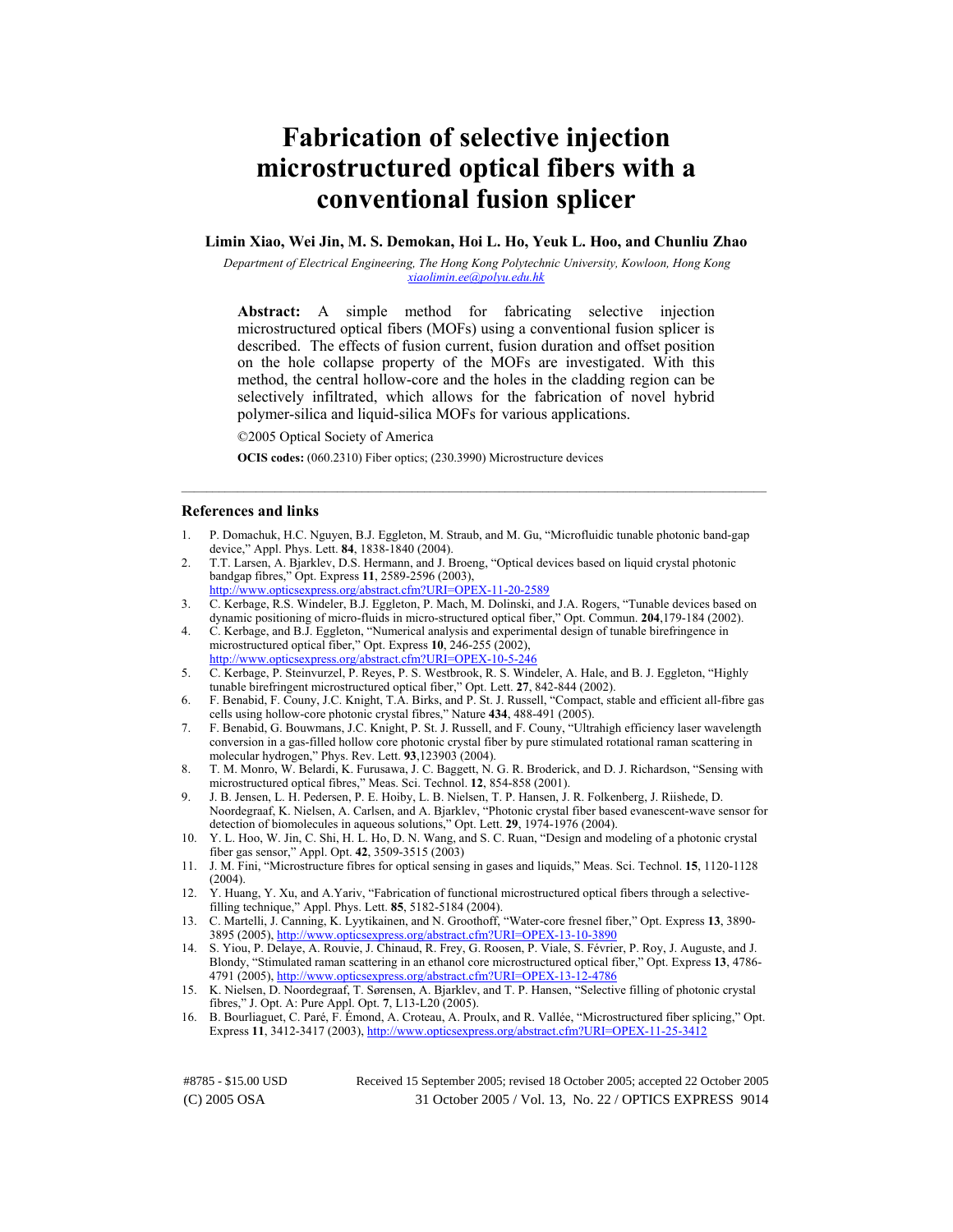17. A. D. Yablon, and R. T. Bise, "Low-loss high-strength microstructured fiber fusion splices using grin fiber lenses," IEEE Photonics Technol. Lett. **17**, 118-120 (2005).

 $\mathcal{L}_\mathcal{L} = \{ \mathcal{L}_\mathcal{L} = \{ \mathcal{L}_\mathcal{L} = \{ \mathcal{L}_\mathcal{L} = \{ \mathcal{L}_\mathcal{L} = \{ \mathcal{L}_\mathcal{L} = \{ \mathcal{L}_\mathcal{L} = \{ \mathcal{L}_\mathcal{L} = \{ \mathcal{L}_\mathcal{L} = \{ \mathcal{L}_\mathcal{L} = \{ \mathcal{L}_\mathcal{L} = \{ \mathcal{L}_\mathcal{L} = \{ \mathcal{L}_\mathcal{L} = \{ \mathcal{L}_\mathcal{L} = \{ \mathcal{L}_\mathcal{$ 

## **1. Introduction**

Microstructured optical fibers (MOFs) with their holes filled with gas or liquid have been actively studied for a number of years. The applications of these fibers include tunable fiber optic devices [1-5], laser sources [6, 7] and waveguide sensors [8-11]. Most of the MOF sensors studied previously have solid cores and exploit the interaction of light with samples through evanescent field extended into the air holes [8-10]. The air holes also act as channels to confine gas or liquid samples. The advantages of MOF sensors, compared with other evanescent wave sensors, include long interaction length which improves the sensitivity, and the robust structure without needing to remove the fiber cladding and polymer coating [9]. However, evanescent-field sensors have poor light field/sample overlap and hence relatively low sensitivity. Recently, it has been reported that hollow-core MOFs have been used for sensing in gas and liquid [11]. In liquid sensing, the core is formed by a liquid sample and is surrounded by an air-silica microstructured cladding; the filling of liquid into the core turns the photonic bandgap guidance into total internal reflection guidance [11]. This novel design has many key advantages over evanescent-field sensors: near-unity light/sample overlap over a wide range of wavelength range, and a single mode or a few low-order modes can be propagated in the liquid core if the average air-silica cladding index is just below the index of the liquid. This novel structure not only introduces an effective way for liquid sensing applications, but also opens new perspectives for nonlinear applications by filling various functional materials into the central hole of a MOF.

In practical realization, however, filling only the central core of a MOF but not the others is a major challenge [11, 12]. To our knowledge, only a few articles [4, 5, 13-15] reported works on the selective filling of the holes in a MOF. In [4, 5], selective filling of six-hole microstructured fiber to achieve tunable birefringence is described. In [12], the authors fill the central hollow core by differential filling speed that depends on the size of the air holes; the fabrication process is very complicated because a UV curable polymer and a multi-step injection-cure-cleave process are needed. In [13], a single-hole hollow-core fiber is spliced to the MOF using a fusion splicer; the single-hole is aligned to the central hole of the MOF and cladding holes are sealed by the solid cladding of the single-hole fiber. In this method, a hollow fiber with a suitable single-hole size is needed and the silica bridge between the central hole and cladding holes of the MOF can't be too thin, which limits this method for widespread applications. In [14, 15], the authors mention briefly the use of a fusion splicer to collapse the cladding holes for the fabrication of liquid core MOF but don't give details on the fusion process and how the fusion parameters affect the results. In this paper, we report a simple method for selective filling of the central hole. The method uses only a conventional fusion splicer, and by proper selection of fusion parameters, the cladding holes can be closed while the central hole remains open. The effects of fusion current, fusion duration and offset position on the hole collapse property of the MOFs are investigated.

<sup>18.</sup> M. Tachikura, "Fusion mass-splicing for optical fibers using electric discharges between two pairs of electrodes," Appl. Opt. **23**, 492-498 (1984).

<sup>19.</sup> A. D. Yablon, *Optical fiber fusion splicing*, (Heidelberg, Germany: Springer-Verlag press, 2005).

<sup>20.</sup> *User's manual for the FSU 975 single fiber fusion splicer by Ericsson.*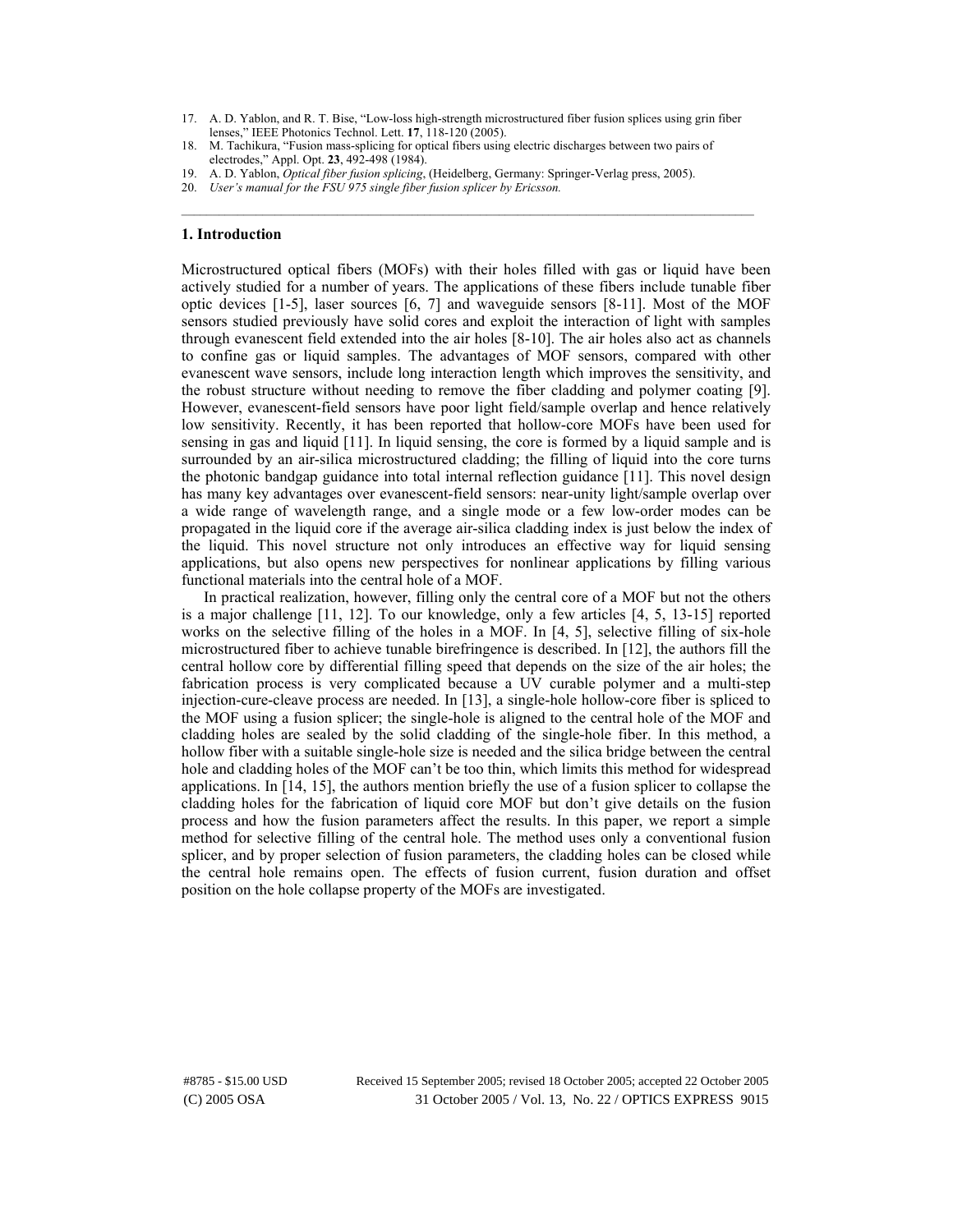#### **2. Method of fabrication**



Fig. 1. SEM image of the cross section of the MOF used for the experiment.

Figure 1 shows a Scanning Electron Microscope (SEM) micrograph of the MOF cross-section. The MOF was purchased from Crystal-Fiber A/S and has a central hole of diameter 10.9µm. The central hole is surrounded by a holey lattice of pitch 3.8µm. The holey cladding region has a diameter of 70 $\mu$ m and is surrounded by a ring of solid silica. The total diameter of the fiber is about 120µm. The thickness of the silica layers between cladding holes is about 0.36µm, and the air-filling fraction in the holey region is above 90%. This fiber is a good candidate for fabricating a novel liquid-core MOF as discussed in [11] because the average index of air-silica cladding is sufficiently low to allow the guidance of light in almost any liquid-core through total internal reflection.

In the following, we discuss the use of a conventional fusion splicer to selectively collapse some or all of the holes in the cladding but leave the central-hole remain open. The conventional fusion splicer has been used to splice a MOF to a standard single mode fiber (SMF). In such an operation, an effective approach to achieve low splicing loss is to use an arc of short duration and weak discharge current to avoid or reduce the collapse of the holes of the MOF[16, 17]. In standard fiber splicing, the electrode axis is positioned at the center-line as shown in Fig.  $2(a)$ , and the ends of the two fibers are affected equally by the discharge. Since the holes in the end part of a MOF are easy to collapse, if the electrode axis is positioned as shown in Fig. 2(b), the arc discharge will affect the end face of a MOF only weakly as compared with the end-face of the solid SMF. We define the "offset" as the distance between the tip of the MOF and the electrode axis. Such an arrangement avoids the total collapse of the cladding holes and hence reduces the splicing loss. We propose in this paper to use the offset to selectively control the collapse of the holes at the end-face of a MOF. By removing the standard SMF just before the start of the arc discharge, the end face of the MOF will not be spliced to the SMF and it will only be heated by a weak arc discharge that will cause the collapse of some of the holes.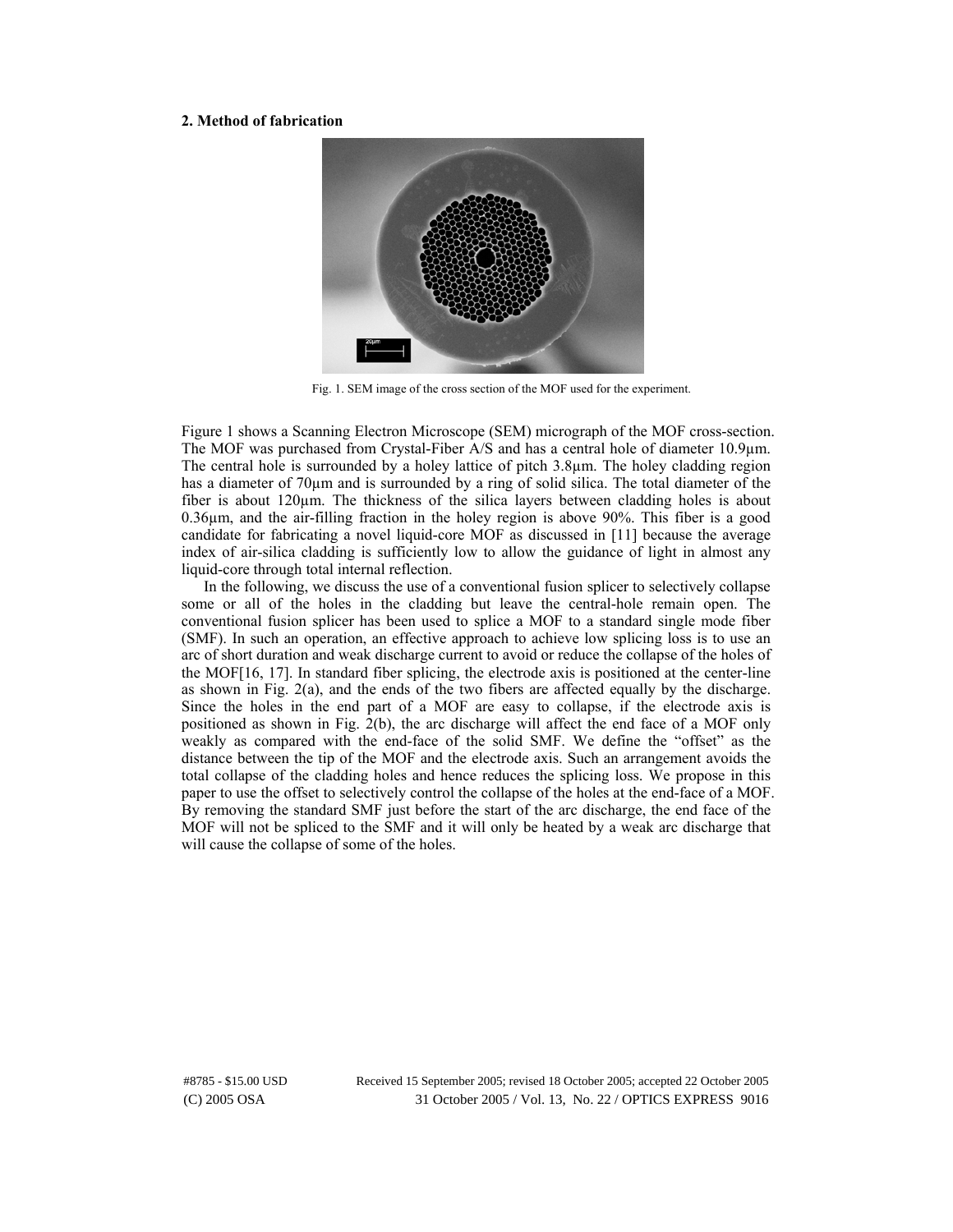

Fig. 2. The positioning of the electrode axis when (a) two SMFs are to be fusion spliced, (b) a SMF is to be spliced to a MOF, (c) The current and energy density distribution in an arc fusion splicer[18,19], (d) The close-up of the end part of the MOF in the temperature(energy density) distribution field of Fig. 2(c), (e) Illustration of the transverse temperature distribution in the MOF.

The current density between two electrodes is given by [18, 19]

$$
i(r,z) = \frac{I_0}{2\pi\sigma^2(z)} \exp(-\frac{r^2}{2\sigma^2(z)}),
$$
 (1)

where

$$
\sigma(z) = \sigma_0 (1 + Cz^2)^{-1/3}, \quad r^2 = x^2 + y^2. \tag{2}
$$

The coordinates x, y and z are defined in Fig. 2(c).  $I_0$  is the total current that can be obtained by integrating the current density over all r.  $\sigma(z)$  is the Gaussian width of the current density at position z,  $\sigma_0$  is the Gaussian width of the current density at the midpoint of the electrodes' separation  $(z=0)$ , C is a constant determined from the variation of the square of the current density in the z direction. Figure 2(c) shows the current density or energy density distribution by contour lines, Fig. 2(d) is the close-up of the end part of the MOF in the temperature (energy density) distribution field in Fig. 2(c). The energy density changes with the square of the current density and the temperature of the discharge is proportional to the energy density [18, 19]. From Eqs. (1) and (2), we can find the arc discharge is hottest at the electrode tips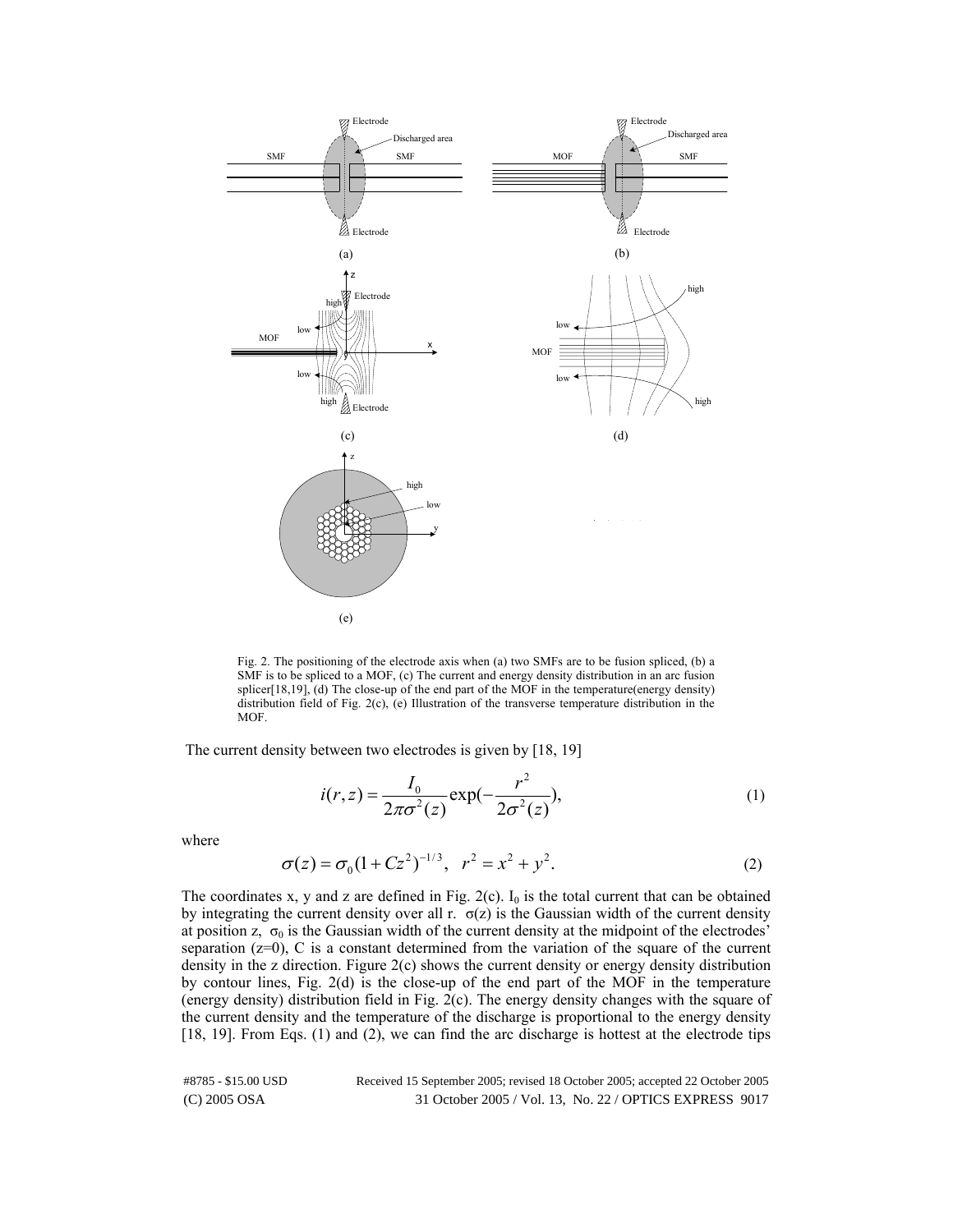and the temperature at the midpoint between the electrode tips falls to a minimum along the electrode's axis, hence the temperature distribution of the end face of MOF is that the inner cladding temperature is lower than the outer cladding temperature (Figs.  $2(d)$  and  $2(e)$ ) when the tip of the MOF is not too far from the electrode axis, i.e. when the offset is small. For a standard SMF, the fiber temperature is largely uniform along the fiber radial direction because the thermal conduction time of the solid SMF is very short, only a few milliseconds are required to transfer heat from the hottest spot of the outer surface to the center and other locations within the fiber cross-section and to establish a uniform temperature distribution across the whole cross-section [19]. For the solid silica ring cladding of the MOF, the condition is similar to the solid SMF, so the temperature of the solid ring cladding can be regarded as uniform. However, the heat transfer from the solid silica ring to the center of the holey region is much slower because of the presence of large air-holes and the relative slow heat transfer in air than in solid silica. Hence it is believed that temperature of the inner cladding holes will keep lower than that of the outer cladding holes during the discharge duration which is typically a few hundreds milliseconds. It is difficult to accurately determine the temperature distribution around the holly region. However, from the data of [18], the temperature decreases by about 200  $\degree$ C from the point z=500 µm to the midpoint along the electrode's axis, we may qualitatively estimate the temperature difference between the outer cladding holes and the inner cladding holes at about  $(200^{\circ}C/500 \mu m)*35 \mu m = 14^{\circ}C$ . The temperature decreases as a Gaussian function when the offset from the electrode axis increases. From [18], we also know that when the offset is changed by 100  $\mu$ m under the same fusion current and fusion duration, the temperature changes by about  $100^{\circ}$ C.

When the temperature of heated fiber exceeds the softening point which is around  $1670^{\circ}$ C, the surface tension will overcome the viscosity and cause the MOF's cylindrical air holes to begin collapsing. The rate of collapse is given by [17,19]

$$
V_{collapse} = \frac{\gamma}{2\eta} \tag{3}
$$

where  $\gamma$  is surface tension and  $\eta$  is viscosity. Surface tension of silica is not very sensitive to temperature over the range encountered in splicing; but in contrast, the viscosity of silica decreases sharply with increasing temperature, so the air holes collapse quickly in the high temperature region. Since the temperature at the center of the MOF will be lower as compared to the periphery and also since the smaller hole will close before the bigger hole, the air holes in the cladding will close before the central hole. The combined effect of temperature distribution and hole-size allows for the fabrication of selective injection MOFs by using arc discharge of a conventional fusion splicer.

## **3. Experiments and results**

We investigated experimentally the effects of fusion parameters on the collapse of holes of the MOF shown in Fig. 1. An Ericsson FSU-975 fusion splicer was used in the experiments. The typical parameters-set for splicing two SMFs are: gap 50µm, overlap 10 µm, prefusion time 0.2s, prefusion current 10.0mA; fusion time one 0.3s, fusion current one 10.5mA; fusion time two 2.0s, fusion current two 16.3mA; fusion time three 2.0s, fusion current three 12.5mA; the center position is 255. During prefusion the fibers are cleared by low level heating, and the main fusion process is fusion time two [20]. Hence we set the fusion time one and three to zero and varied fusion time two and fusion current two to perform discharge tests and the endface image of the MOF was taken by a scanning electron microscope. The prefusion current was set to 8.0mA instead of 10mA to avoid heat collapse of the holes at the MOF end face. We firstly set the center position to 205 which means the offset distance is 50µm, and set the overlap to 0 µm to get a precise offset distance of the MOF end-face that was subject to heating by arc discharge; we then varied the fusion time, fusion current, and fusion center position to see the effect of these parameters on the collapse of cladding and central holes. Optimal parameters that correspond to the collapse of the cladding holes with the central hole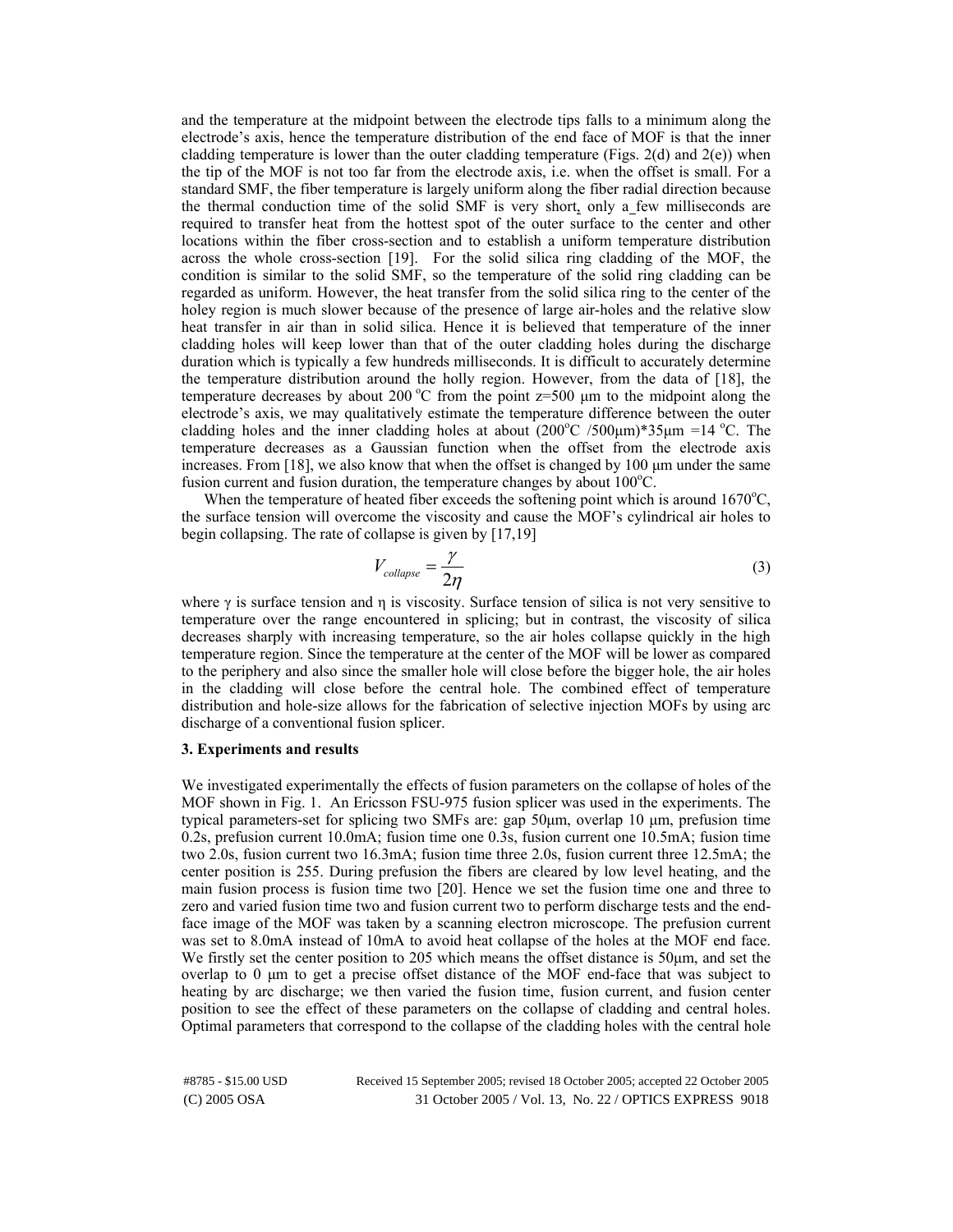remaining open were then found and used to fabricate the selective injection of a MOF.

*3.1 The effect of fusion current* 

We varied the fusion current in steps of 0.5mA, kept the fusion duration constant at 0.3s, and offset distance constant at  $50\mu$ m. Fig.  $3(b, c)$  shows the end-face of the MOF for two typical discharge conditions. The surface tension makes the MOF's periphery less sharp and causes the central region to cave in. The detailed hole collapse pictures can be found in Fig.4.



Fig. 3. End-face of the MOF. (a) without arc discharge; (b) arc current =12.5mA; (c) arc current =14.5mA. The discharge duration and offset distance are kept constant at 0.3 second and 50  $\mu$ m, respectively.

It can be seen from Fig. 4, when arc current is increased, the outer cladding holes collapse and close first when compared to the inner cladding holes.



Fig. 4. End views of the MOF with different arc currents when the arc duration is 0.3 second and the offset distance is  $50\mu$ m. The right picture is the close-up of the center part of the left picture. (a) 12.5mA, (b) 13mA, (c) 13.5mA, (d) 14mA, (e) 14.5mA, (f) 15mA.

At 12.5mA, the outer-most holes have already closed but the inner holes are still partially open, as shown in Fig. 4(a). From the close-up picture in Fig. 4(a), we can find the gradual change of the hole size along the radical direction of the fiber. The nearer the holes to the center, the less complete will be the holes' collapse. As hole-sizes of the inner and outer claddings are more or less the same (as shown in Fig. 1), we believe that the variation in hole collapse along the fiber radical direction is due to a gradual decrease of temperature from the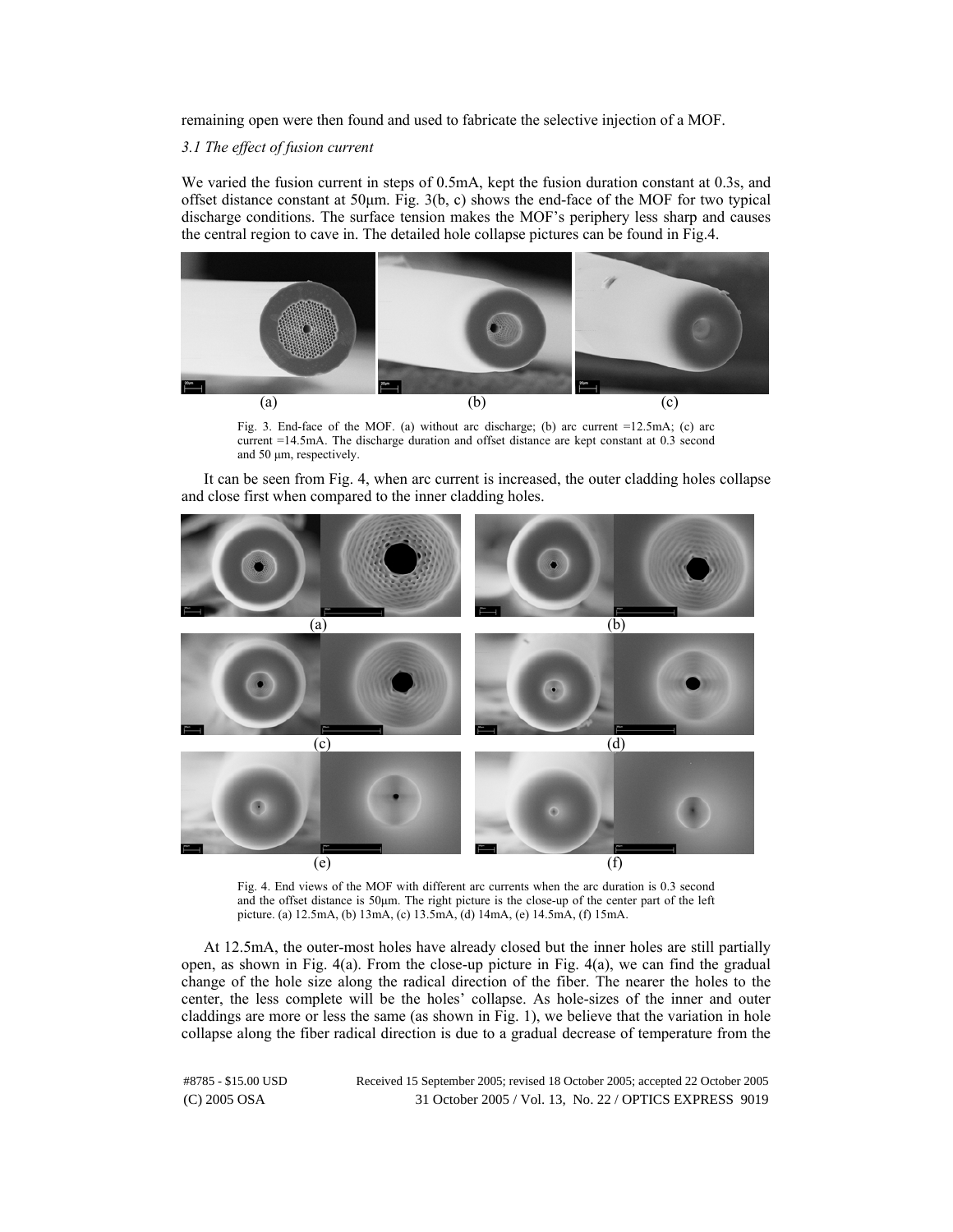outer solid ring to the central hole. Increasing the temperature by increasing the fusion current enables more holes to collapse within the fusion duration, eventually all the holes in the cladding region close and the central hole can be kept partially open due to the combined effect of lower temperature at and the larger hole size of the central hole. If we continue to increase fusion current, the central hole will shrink and eventually also close. At 13mA, almost all the cladding holes have closed except the inner six holes that are nearest to the central hollow-core (Fig. 4(b)). From Fig.1, we can see that these six holes, due to fabrication imperfection, have slightly bigger sizes than the other six holes surrounding the central-hole. At 13.5mA (Fig. 4(c)), all the holes in the cladding region are closed, although the edge of the central hole is not very smooth. The diameter of the central hole has reduced to about 7.2µm. When the fusion current reaches 14.0mA, the collapsed region is very smooth and the central hole's diameter shrinks to about 4.7 $\mu$ m, as can be seen from Fig. 4(d). The diameter of the central hole decreases further at 14.5mA and finally the hole closes totally (Fig. 4(f)) when the current is beyond 15mA. The experimental observation agrees with the discussion in section 2.

#### *3.2 The effect of fusion duration*

We also evaluated the effect of varying the duration of the arc current when the fusion current and offset distance were kept constant. Figure 5 shows the results for arc current of 13.5mA and offset distance of  $50\mu$ m when the arc duration is varied from 0.3 second to 0.5 second. The central hole shrunk from  $7.2\mu$ m to about  $4.0\mu$ m when the arc duration was increased from 0.3s to 0.4s, and further reduced to about 2.5µm when the arc duration increased to 0.5s. Further increase the arc duration closed all the holes in the center and the cladding. From the discussion in section 2, the outer solid ring cladding will transfer heat to the holey cladding in the fiber radial direction. With the fusion duration increasing, more heat can be transferred to the central hole and the temperature of the central hole increases, so the central hole's size decreases when the fusion duration increases.



Fig. 5. End views of the MOF with different arc durations. (a) 0.3 second, (b) 0.4 second, and (c) 0.5 second. The arc current and offset distance are kept constant at 13.5mA and 50µm, respectively.

# *3.3 The effect of fusion offset*

Figure 6 shows the SEM micrographs of the MOF end-face for various offset distances, varying from 50µm to 0 (no offset). For the cases shown in Fig. 6, all the holes in the cladding are closed, and the size of the central hole reduces for smaller offset distance and closes for zero offset. This is because that temperature around the end-face is higher for smaller offset. From the discussion in section 2, the temperature increases by about  $10^{\circ}$ C when the offset decreases by 10µm, so the central hole collapses more quickly in the higher temperature caused by smaller offset.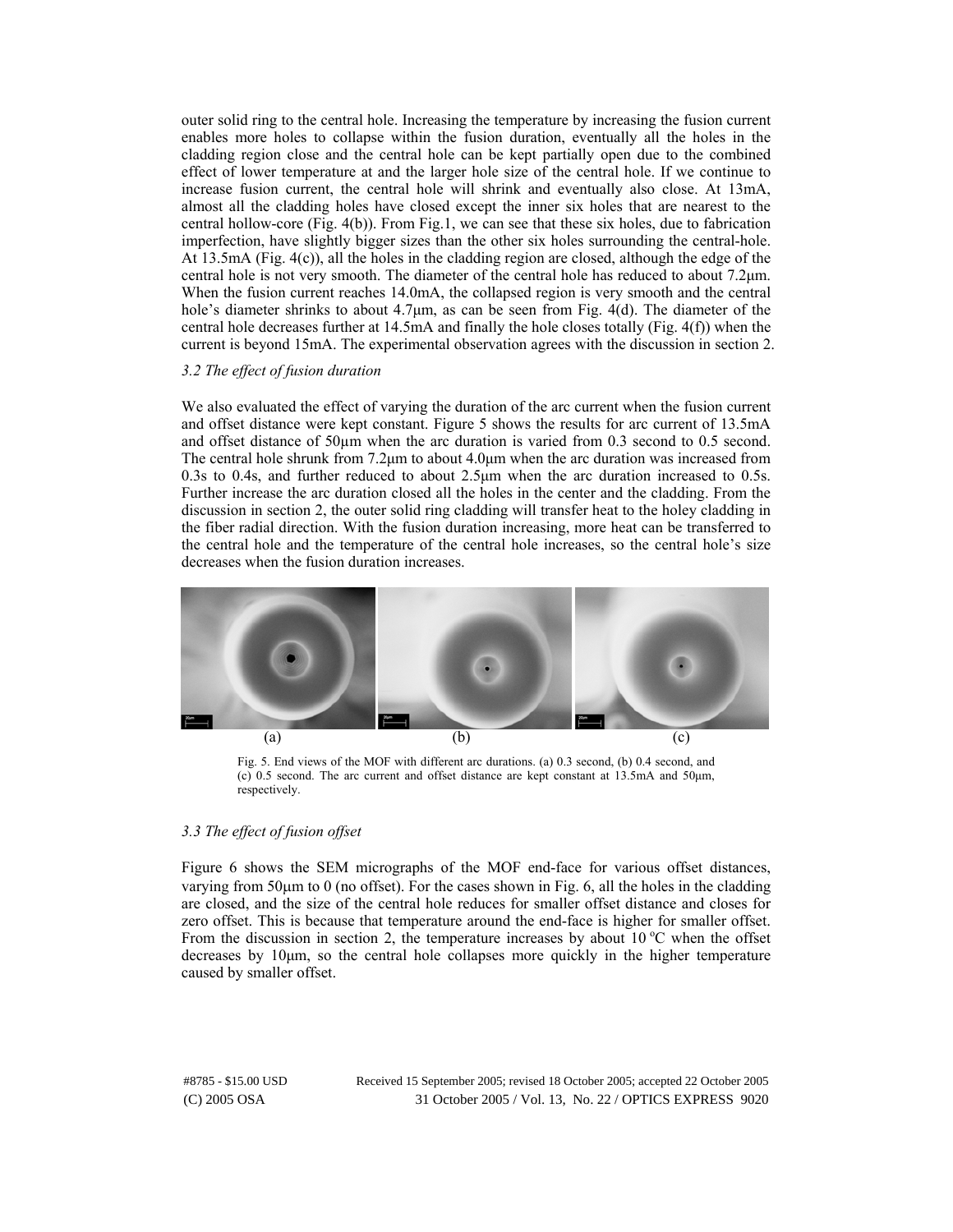

Fig. 6. End views of the MOF with different offset distances when the arc duration and arc current are fixed at 0.3 second and 13.5mA, respectively. (a) 50µm, (b) 40µm, (c) 30µm, (d) 20µm, (e) 10µm, (f) 0µm.

# *3.4 Filling the central hole of MOF*

To demonstrate the above technique can be used to perform selective filling of the central hole, we used about 15cm of MOF with cross-section similar to that shown in Fig. 1. We firstly treated the two ends of the MOF with an Ericsson FSU-975 fusion splicer with arc duration, fusion current and offset distance set respectively to 0.3 second, 14mA and 50µm. After thermal treatment, both ends of the MOF were like Fig. 4(d), that is, the central hole is still partially open, and all the cladding holes are totally closed. The central hole was then filled with a type of polymer NOA74 by capillary action, the polymer was cured by a UV lamp and the ends of the MOF were cleaved. The two cleaved ends were then examined by using an optical microscope and a scanning electron microscope. The images of one of the ends are shown in Fig. (7). The central hole is perfectly filled and the holes in the cladding are not filled. We have thus demonstrated how the hollow core of a MOF can be filled with liquid or gas without filling the cladding holes at the same time. The same results have been obtained with other fusion conditions as given in Fig. 4(c) and Fig. 4(e). This demonstrates the effectiveness of the method for fabricating selective injection MOFs.



Fig. 7. (a) Optical microscope image and (b) SEM image of the MOF with the central hole filled with NOA74.